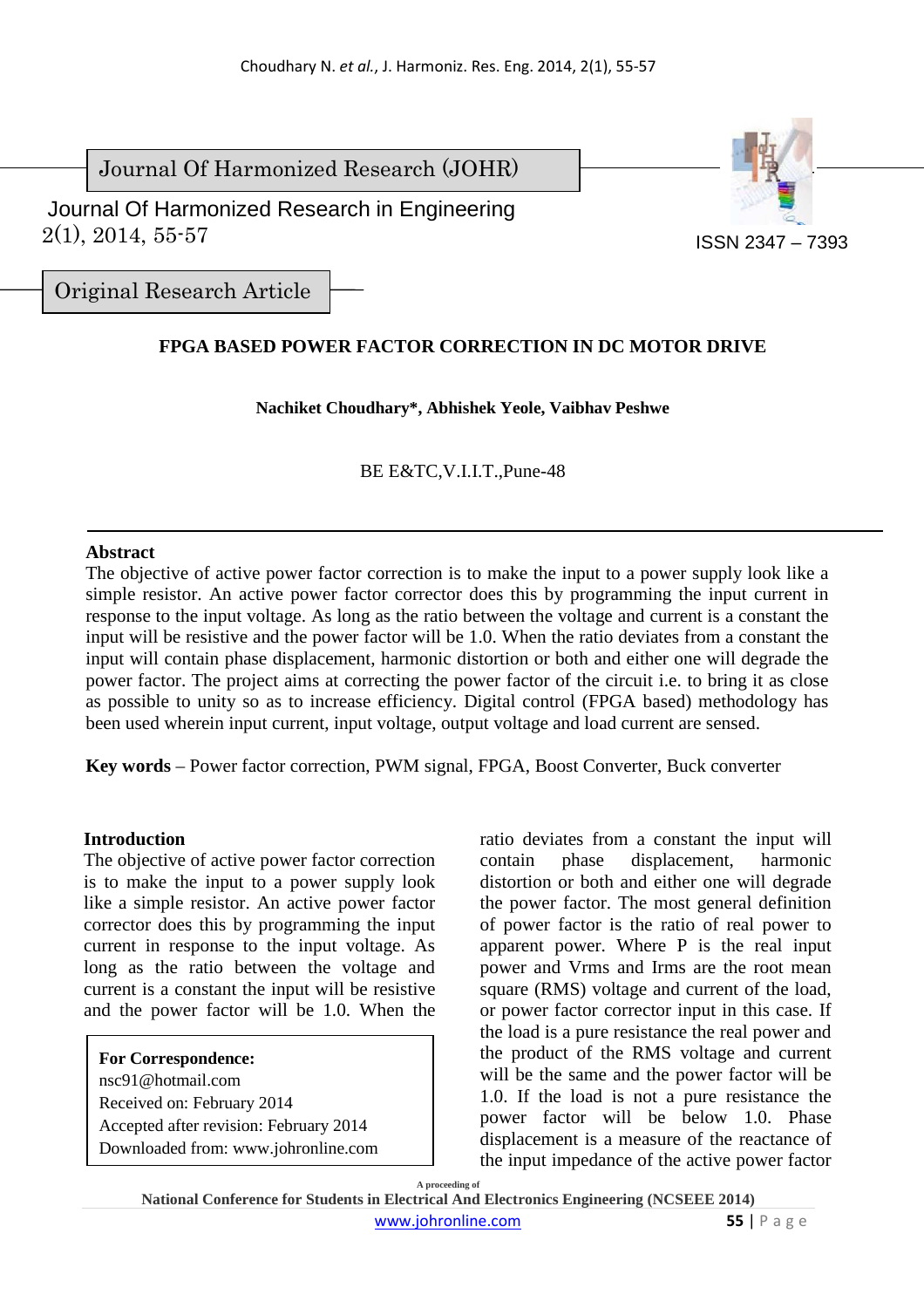corrector. Any amount of reactance, either inductive or capacitive will cause phase displacement of the input current waveform with respect to the input voltage waveform. The phase displacement of the voltage and current is the classic definition of power factor which is the cosine of the phase angle between the voltage and current sinusoids. The amount of displacement between the voltage and current indicates the degree to which the load is reactive. If the reactance is a small part of the impedance the phase displacement will be small. An active power factor corrector will generate phase displacement of the input current if there is phase shift in the feedforward signals or in the control loops. Any filtering of the AC line current will also produce phase displacement. Harmonic distortion is a measure of the non-linearity of the input impedance of the active power factor corrector. Any variation of the input impedance as a function of the input voltage will cause distortion of the input current and this distortion is the other contributor to poor power factor. Distortion increases the RMS value of the current without increasing the total power being drawn. A non-linear load

will therefore have a poor power factor because the RMS value of the current is high but the total power delivered is small. If the non-linearity is small the harmonic distortion will be low. Distortion in an active power factor corrector comes from a high input power factor, usually much greater than 0.9. Innovation

Many circuits with analog control of the input current are available. These make use of a power factor corrector integrated circuit (ICs). These ICs are fed with input current, input voltage, load current and output voltage. These ICs compute and provide a reference current which is sinusoidal in nature and is then compared with the output current. The comparator output drives an S R flip flop which generates a PWM output. This PWM signal drives the MOSFET in the boost converter.

The project makes use of digital control to generate the PWM signal.

Digital control allows more accurate arithmetic computation than that of the analog control. This helps us to acquire the power factor, closer to unit.

# **Design Description**



## **A. Rectifier:**

Type: 1ph Diode Bridge. Input: 240 Vac 1ph 50Hz. Output: 216.07 Vdc.

## **B. Boost Converter:**

A boost regulator is an excellent choice for the power stage of an active power factor corrector because the input current is continuous and this produces the lowest level of conducted noise and the best input current waveform. The disadvantage of the boost regulator is the high output voltage required. The output voltage must be greater than the highest expected peak input voltage.